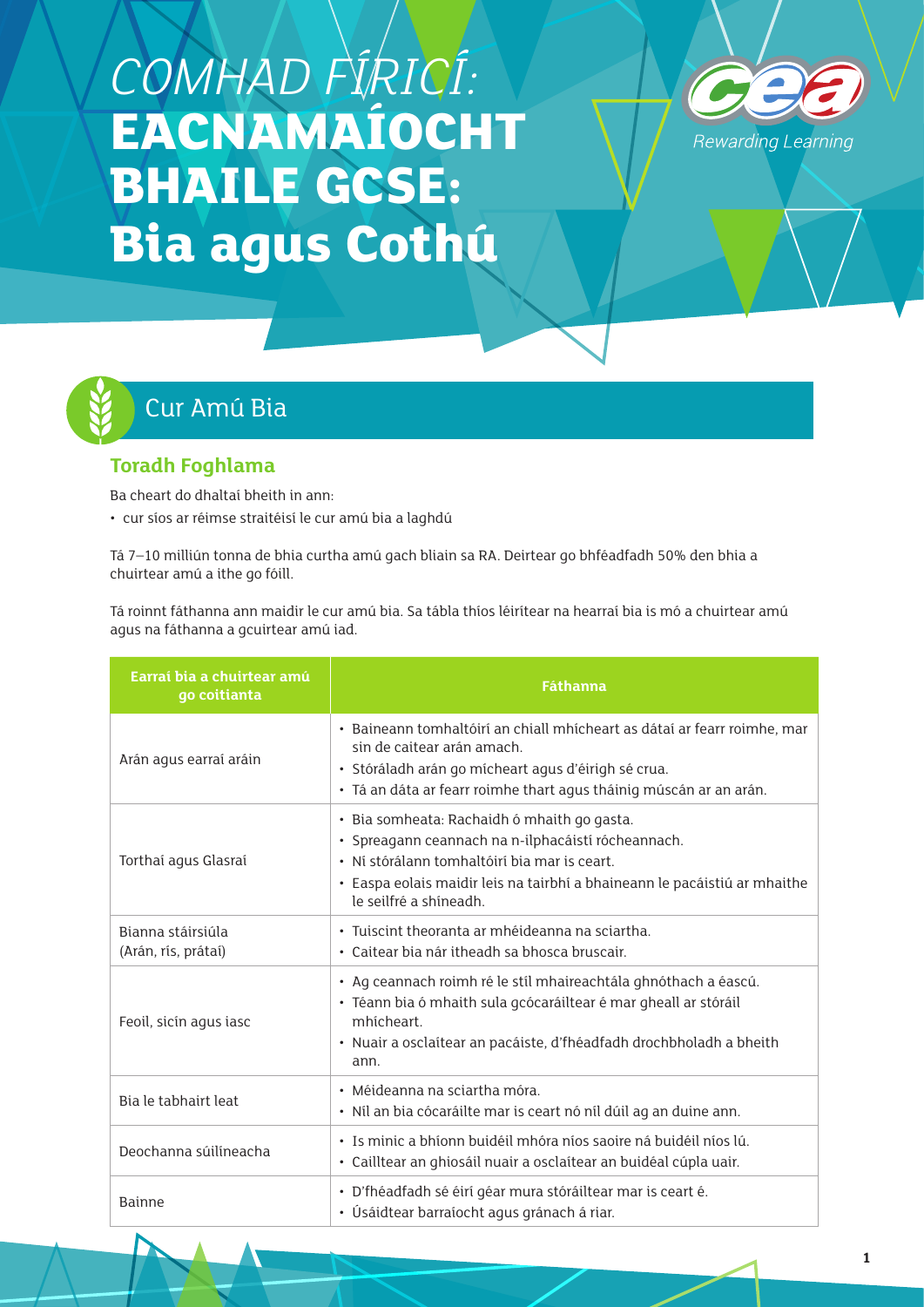### **Iarmhairtí cur amú bia**



#### **Timpeallachta**

Ba cheart dramhbhia a dhiúscairt i mboscaí bruscair bia. Mura bhfuil bosca bruscair le haghaidh dramhbhia ar fáil, nó má dhiúscraíonn tomhaltóirí dramhbhia go mícheart, rachaidh earraí bia chuig láithreáin líonadh talún.

Lobhfaidh dramhbhia i láithreáin líonadh talún. Le linn an phróisis seo, scaoiltear réimse gás isteach san aer. I measc na ngás seo tá dé-ocsaíd charbóin agus meatán. Is gás ceaptha teasa é meatán a dhéanann an-dochar don timpeallacht. Cuireann sé le téamh domhanda.

#### **Airgeadais**

Maíonn *'Love Food Hate Waste'* go n-íocann tomhaltóirí go daor as cur amú bia. Is féidir leis an chostas a bhaineann le dramhbhia a bheith chomh hard le £700 sa bhliain do ghnáth-theaghlach.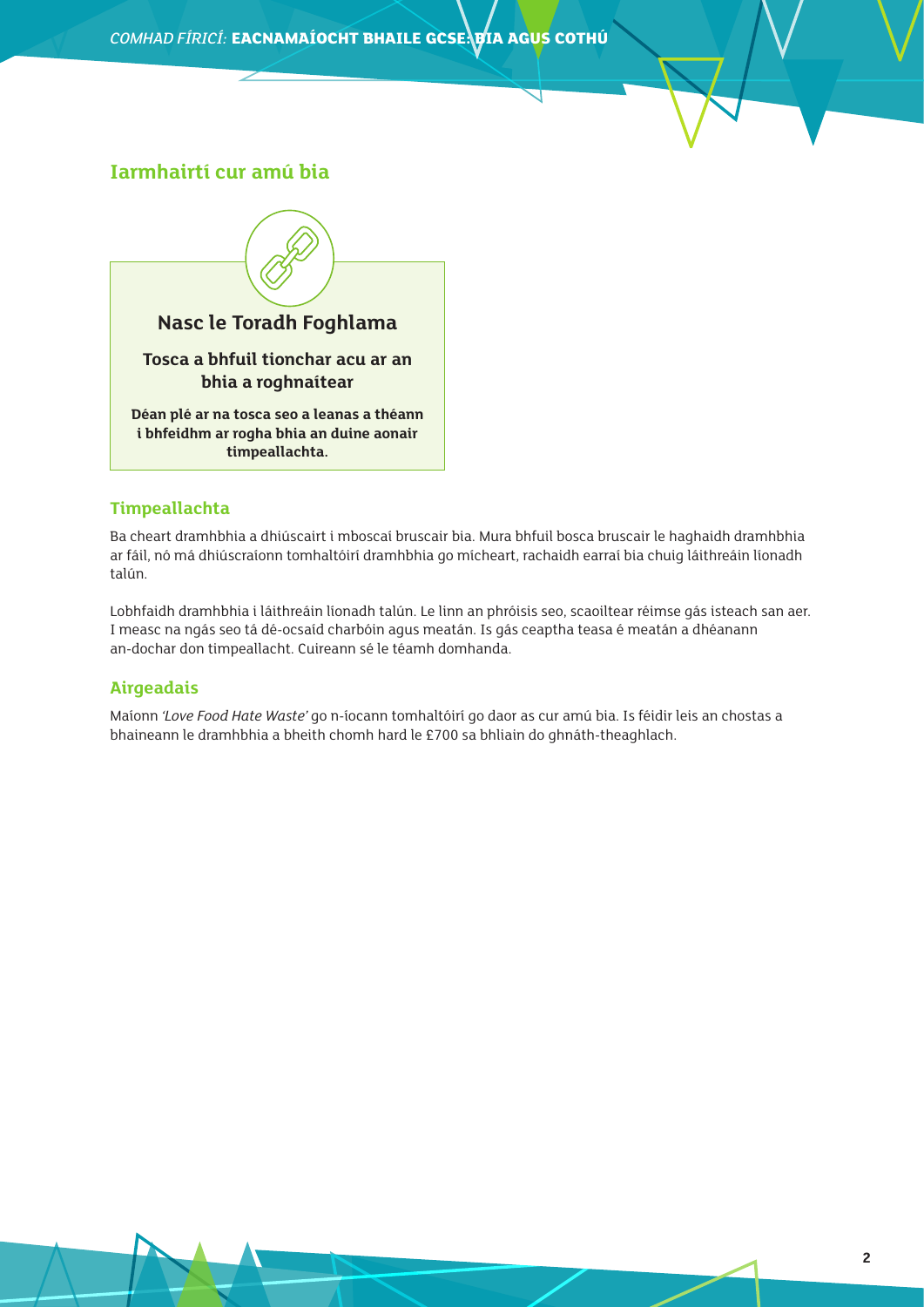# **Cur amú bia a laghdú**

Is tosaíocht don timpeallacht agus don gheilleagar é cur amú bia a laghdú. In ainneoin an méid ollmhór bia a chuirtear amú sa RA tá bochtaineacht bhia ag leibhéal ard. D'fhéadfadh éifeacht dhearfach eiticiúil a bheith ann dá n-aimseofaí dóigheanna le cur amú bia a laghdú.

Tá liosta anseo thíos de chúiseanna coitianta a bhaineann le cur amú bia chomh maith le réimse straitéisí le cur amú bia a laghdú.

#### **San ollmhargadh**

| <b>Cúis</b>                                                   | <b>Réiteach</b>                                                                                                                                                                                                                          | <b>Tairbhí</b>               |
|---------------------------------------------------------------|------------------------------------------------------------------------------------------------------------------------------------------------------------------------------------------------------------------------------------------|------------------------------|
| Níos saoire ilphacáistí a<br>cheannach ná earraí aonair       | Siopadóireacht a dhéanamh le ball teaghlaigh nó le<br>cara agus costas ilphacáistí a roinnt.                                                                                                                                             | Eacnamaíoch<br>Timpeallachta |
| Siopadóireacht ar an toirt                                    | Déan liosta siopadóireachta. Ná ceannaigh ach an<br>méid atá ar an liosta. Seachain bianna somheata<br>nach bhfuil ar do liosta.                                                                                                         | Eacnamaíoch<br>Timpeallachta |
| Faoi chathú ag tairiscintí<br>airgeadais                      | Smaoinigh an bhfuil sábháil airgid i gceist le bearta<br>béile agus táirgí 'ceannaigh ceann, faigh ceann in<br>aisce' ('bogof').                                                                                                         | Eacnamaíoch<br>Timpeallachta |
| Dílis do bhranda                                              | Déan táirgí a bhfuil branda móréilimh acu a<br>mhalartú le táirgí féinbhranda le hairgead a<br>shábháil.                                                                                                                                 | Eacnamaíoch                  |
| Táirge nó pacáistiú<br>'neamhfhoirfe'                         | Déan caoineoga nó anraith le torthaí nó glasraí<br>neamhfhoirfe.<br>Meas ar athraíodh cáilíocht an bhia mar gheall ar<br>an phacáiste ina bhfuil sé a bheith damáistithe. Is<br>minic a laghdaíonn ollmhargaí praghas na dtáirgí<br>seo. | Eacnamaíoch<br>Timpeallachta |
| Mearbhall faoi lipéid dáta                                    | Ná cuir sláinte i mbaol.<br>Déan do bhreith chéadfach féin.<br>Éirigh cleachta le dáta deiridh taispeána, an dáta<br>deiridh díola agus úsáid faoi.                                                                                      | Eacnamaíoch<br>Timpeallachta |
| Iompar míshásúil bia ón<br>ollmhargadh go dtí an teach        | Úsáid málaí fuara le haghaidh earraí cuisneora nó<br>reoiteora. Cuir teorainn ama leis an méid ama a<br>mbíonn bianna á n-iompar.                                                                                                        | Eacnamaíoch                  |
| Neamhchinnte faoi na<br>buntáistí a bhaineann le<br>pacáistiú | Roghnaigh:<br>- pacáistiú zipghlasála le húire a uasmhéadú;<br>- málaí torthaí agus glasraí tréscaoilteacha;<br>- feoil fholúsphacáilte;<br>- pacaí foroinnte.                                                                           | Eacnamaíoch<br>Timpeallachta |

#### **Ag ithe amuigh**

| Cúis                                        | <b>Réiteach</b>                                                              | <b>Tairbhí</b>               |
|---------------------------------------------|------------------------------------------------------------------------------|------------------------------|
| Ag ithe amuigh ar bhonn<br>neamhphleanáilte | Tabhair do shiopadóireacht bia do bhainc bhia<br>áitiúla.                    | Eiticiúil                    |
| Sciartha móra bialainne                     | Iarr ar an fhreastalaí an fuilleach a phacáistiú agus<br>é a atéamh don lón. | Eacnamaíoch<br>Timpeallachta |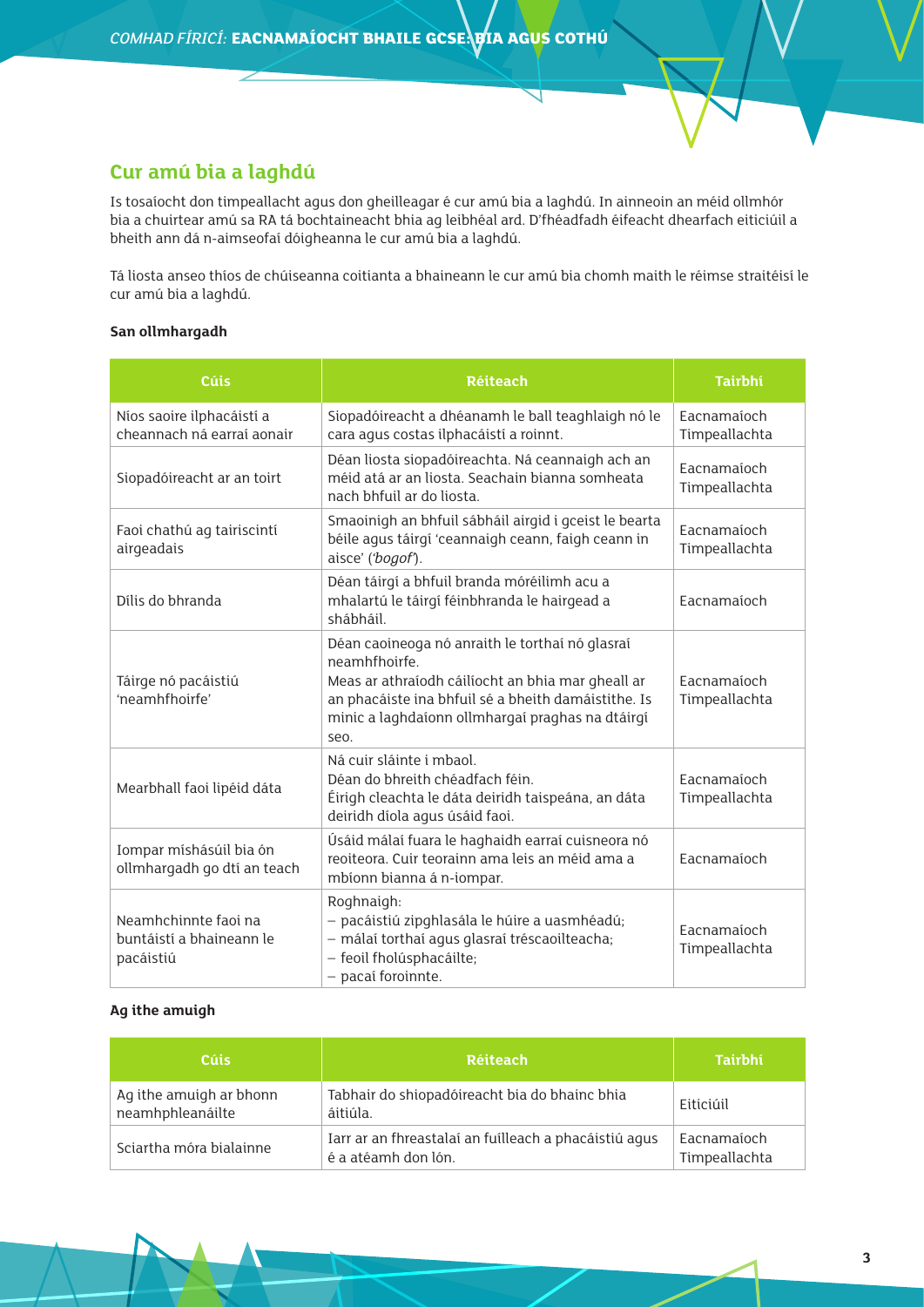#### **Sa bhaile**

| <b>Cúis</b>                                          | <b>Réiteach</b>                                                                                                                                                                                                           | <b>Tairbhí</b>               |
|------------------------------------------------------|---------------------------------------------------------------------------------------------------------------------------------------------------------------------------------------------------------------------------|------------------------------|
| Barraíocht a chócaráil                               | Bain úsáid as 'áireamháin sciar bia' ar líne agus tú<br>ag cócaráil ríse agus pasta.                                                                                                                                      | Timpeallachta<br>Eacnamaíoch |
| Scileanna cócaireachta<br>teoranta                   | Úsáid oidis atá bunúsach ach cothaitheach. Is<br>féidir iad seo a athrú leis an bhia is maith leat nó<br>atá ceannaithe agat cheana féin a úsáid. Ar an<br>dóigh seo ní bheidh cur amú bia ann agus sábhálfar<br>airgead. | Timpeallachta<br>Eacnamaíoch |
| Nil tú cinnte cad é le déanamh<br>le bia nár itheadh | Úsáid an suíomh gréasáin 'Love Food Hate Waste' le<br>smaointe a fháil ar dhóigheanna le bia nár itheadh<br>a úsáid.                                                                                                      | Timpeallachta<br>Eacnamaíoch |
| Drochstóráil bhia                                    | Éirigh cleachta leis an chuisneoir agus reoiteoir.<br>Teocht: Cuisneoir 0-5°C Reoiteoir -18°C.                                                                                                                            | Timpeallachta<br>Eacnamaíoch |
| Eolas teoranta faoi athchúrsáil                      | Bí eolach ar an scéim lipéadaithe athchúrsála a<br>úsáidtear ar phacáistiú.<br>Éirigh cleachta le scéimeanna athchúrsála áitiúla.                                                                                         | Timpeallachta                |

# **Lipéid dáta agus cur amú bia**

Úsáidtear lipéid dáta ar earraí bia leis an tseilfré acu a léiriú. In amanna, baineann an tomhaltóir an chiall chontráilte as na lipéid dáta seo. Is mar gheall air seo a chaitear earraí bia amach in ainneoin go bhféadfadh siad a bheith oiriúnach mar bhia don duine.

#### **Don mhiondíoltóir:**

Tá lipéid dáta áirithe ann ar mhaithe leis an mhiondíoltóir. Seo iad:

- **• Dáta Deiridh Taispeána, agus;**
- **• Dáta Deiridh Díola.**

Tá bianna a bhfuil na dátaí seo orthu go fóill oiriúnach mar bhia don duine i ndiaidh an dáta atá léirithe ar an lipéad. D'fhéadfadh an tomhaltóir a bheith ar míthreoir mar gheall ar úsáid na lipéad dáta seo. Is féidir go mbainfí an chiall chontráilte astu mar 'as dáta' nuair atá an dáta deiridh taispeána agus dáta deiridh díola thart.

Is féidir go mbeadh méadú sa chur amú bia san ollmhargadh mar gheall ar úsáid na lipéad dáta seo. Beidh lacáistí ar earraí le deiseanna a thabhairt do thomhaltóirí rudaí a cheannach ag ráta atá níos saoire. Má théann an táirge thar an dáta a léirítear, cuirfear an táirge amú.

#### **Don tomhaltóir:**

Tá lipéid dáta ar bhia úsáideach don tomhaltóir nuair a léirítear iad mar:

#### **• Dáta faoinar cheart é a úsáid**

Beidh an lipéad dáta seo le feiceáil ar an earra bia. Léiríonn sé go gcaithfear earra bia a bheith ite roimh an dáta a thaispeántar. Níl sé sábháilte an bia a ithe nuair atá an dáta thart. Beidh an lipéad dáta seo le feiceáil ar bhianna ardriosca amhail:

- Sicín
- Iasc
- Pâté